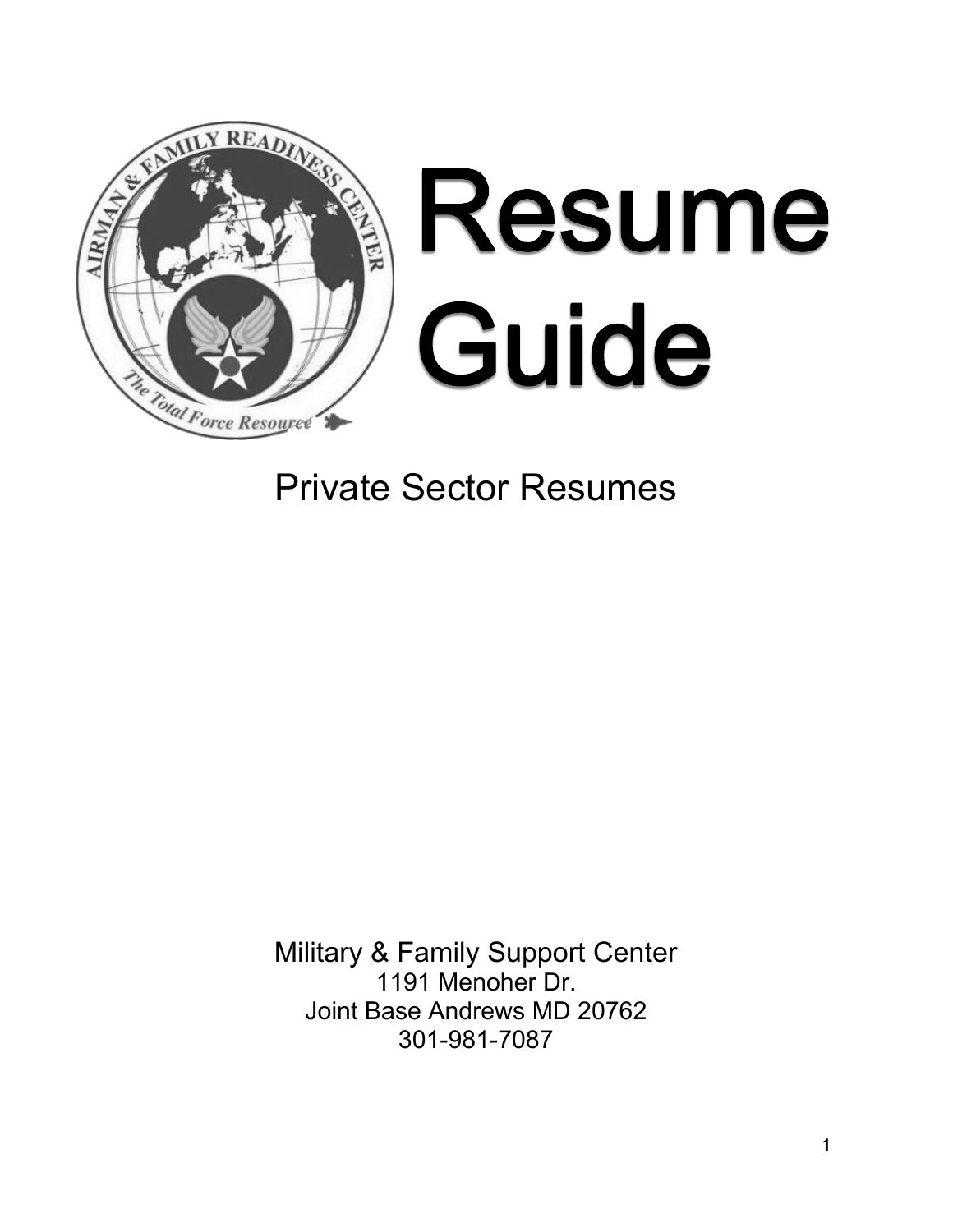## **Contents**

- Introduction
- Resume Formats
- Step 1: Research Potential Employer
- Step 2: Compile & Refine Data
- Step 3: Choose a Format
- Step 4: Cover Letter
- Step 5: Proofread
- Other Useful Tips
- Resources

## **Introduction**

The main purpose of a resume is to secure an interview. It is a personal advertisement of who you are and what you can offer an employer – you experiences, achievements, skills, education, etc.

This resume is your "foot in the door" to an employer and should make you stand out among your peers. It should interest the employer enough to schedule an interview and further investigate what you can offer the company. Once an interview is scheduled, you can *really* shine and hopefully get a job offer! There are many resume formats to choose from, most of which will be covered in this packet.

Whenever possible, try to contact the supervisor instead of the personnel department. Typically, personnel processes paperwork, but does not actually know what the supervisor is looking for. If the supervisor is contacted and he/she is interested in interviewing you, he/she can possibly expedite the process with personnel.

The resume formats discussed in this packet are as follows:

- 1. Chronological
- 2. Functional
- 3. Combination
- 4. Curriculum Vitae

*Examples that are contained in this document are meant to be "snapshots" or portions of each resume.*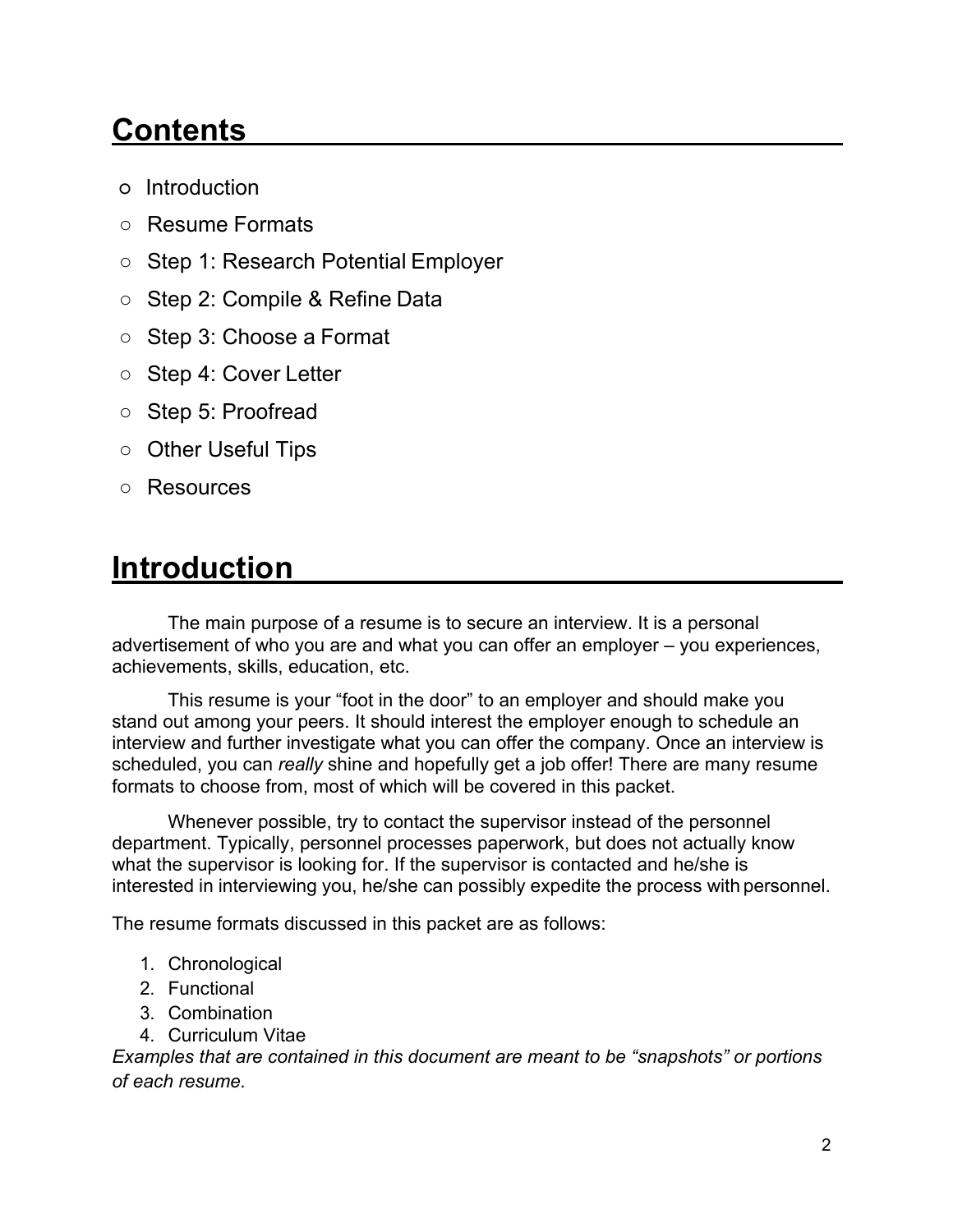# **Resume Formats**

## **Chronological Resume**

A **chronological** resume is just that, chronological. It will list your experiences from the most recent working backwards. This is one of the simplest formats to compose and for a hiring manager to understand. In short, it is logically organized.

### **Advantages:**

- Highlights continuous employment& growth
- Simple to follow
- Can be advantageous for education and government career fields

### ○ Emphasizes focused career direction

○ Useful for continuing in the same career field

#### **Disadvantages:**

- Exposes large gaps in employment
- Not quite as easy to use when making a drastic career switch
- Seeking your first job

When composing a **chronological** resume, keep these guidelines in mind:

- *1. One to two pages in length.*
- *2.* Begin with your most recent professional history and work backwards.
- *3.* Highlight the last ten years of work experience; however, simply summarize early experience unless it is particularly relevant to the potential position.
- *4.* Must use year designations; month and day are *optional*.
- *5.* No requirement to list *every* position change within the same employer. Listthe most recent position held and two or three others are needed.
- *6.* Do not repeat common details among several jobs; change it up abit!
- *7.* When detailing a position, list the *major* achievements and duties to demonstrate your competency. This will help keep the resume length in check.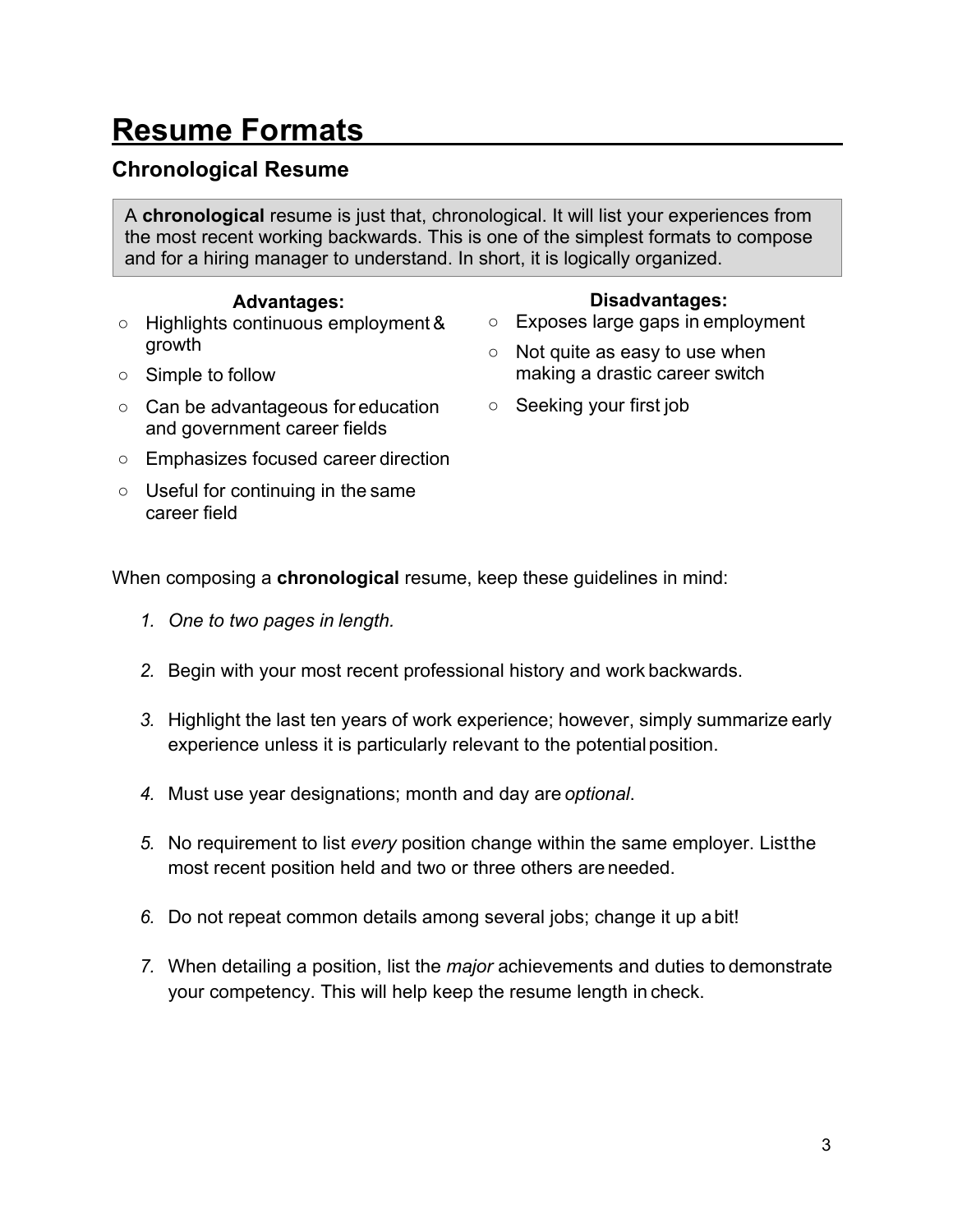# **Senior Executive**

**BRUCE WAYNE** 123 Central Street • Gotham City

Meticulous and innovative leader with extensive experience in highly competitive environments. Skilled at building partnerships and other collaborative efforts to achieve corporate goals and improve overall quality of life. Exceptional ability to work within a team and promote unity. Highly skilled at crime reduction and the enforcement of justice. Looks good in black.

## **Professional Experience**

#### WAYNE ENTERPRISES, Gotham City, SA 1990 - Present

#### *Chief Executive Officer*

- Supports local law enforcement endeavors with the apprehension of 16 comic book villains, reducing the crime rate in Gotham city by 30 percent.
- Directs the operational planning and successful execution of company-wide initiative to reduce excess spending, which saved the company 2.3 billion dollars in 2013.
- Conducts annual financial analysis of 11 departments, prepares reports and presents findings to board executives.
- Coordinates 68 vendors and seven keynote speakers for annual symposium on market strategies with an attendance of 4,000 consumers.

#### *Accomplishments:*

- Awarded Chief Executive Officer of the year in 2013.
- Collaborated with Alfred Pennyworth to create a dynamic, crime-fighting super suit with bat ears.

#### LIVERPOOL INDUSTRIES, Miami, FL 1986 - 1990

#### *Senior Vice President*

• Led a team of 16 department supervisors in the creation, implementation and analysis of 26 annual marketing projects.

## **Education**

UNIVERSITY OF BUSINESS, San Diego, CA *Bachelor of Science in Business Management*, 1979 GPA: 3.5 of 4.0

UNIVERSITY OF CRIME FIGHTING, Marvel, CA *Master of Psychology in Criminal Psychology*, 1983 GPA: 3.6 of 4.0

#### 123.456.7890 [brucewayne@email.com](mailto:brucewayne@email.com)

**CHRONOLOGICAL**<br>**Example of a personal** statement!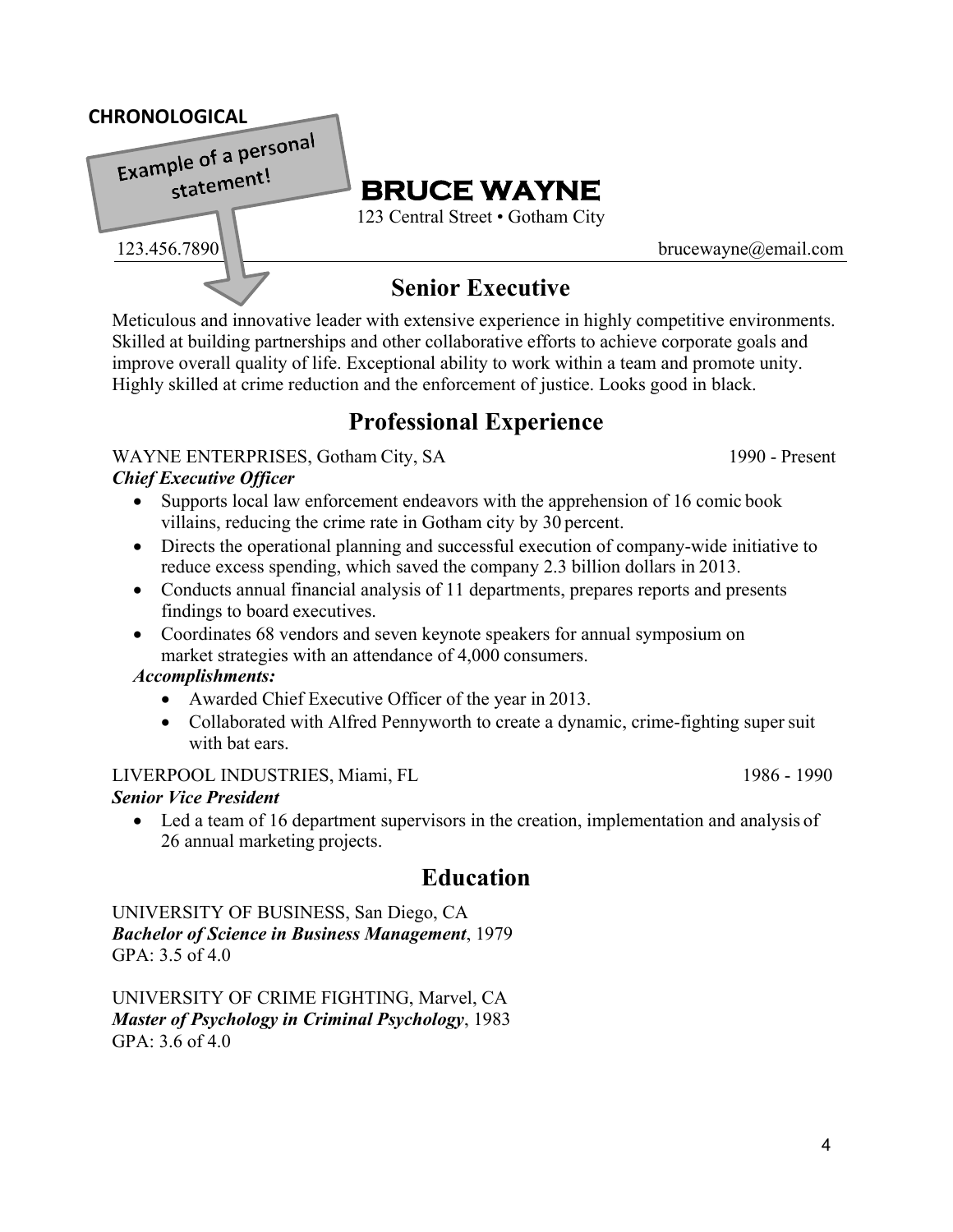### **Functional Resume**

A **functional** resume organizes all your experience and qualifications by *major headings*, such as strengths or skills. Titles and work history are at the very most listed secondary, many times completely omitted. This style highlights skills and plays down employment, dates, and other historical factors. It doesn't care who you learned the skills from, just that you learned them!

#### **Advantages:**

- Great for those re-entering workforce, switching careers, or just starting out
- Emphasizes what you bring to the employer; flexibility
- Hides large gaps in employment history
- **Disadvantages:**
- Requires more analysis to write and organize resume
- $\circ$  May not be quite as familiar to hiring manager
- Easy to target this resume to a position

When composing a **functional** resume, keep these guidelines in mind:

- *1. One to two pages in length.*
- *2.* Separate your history into four to six major headings within a specific areaof expertise, such as: career development, public customer service, or communication.
- *3.* List these headings in order of importance and how it relates to the job for which you are applying. Optional to list work history at the bottom.
- *4.* Accomplishments can be included without detailing a specificemployer.
- *5.* Educational degrees can be listed before the qualifications portion; however, you may list high school diploma, technical training and related information below the qualifications.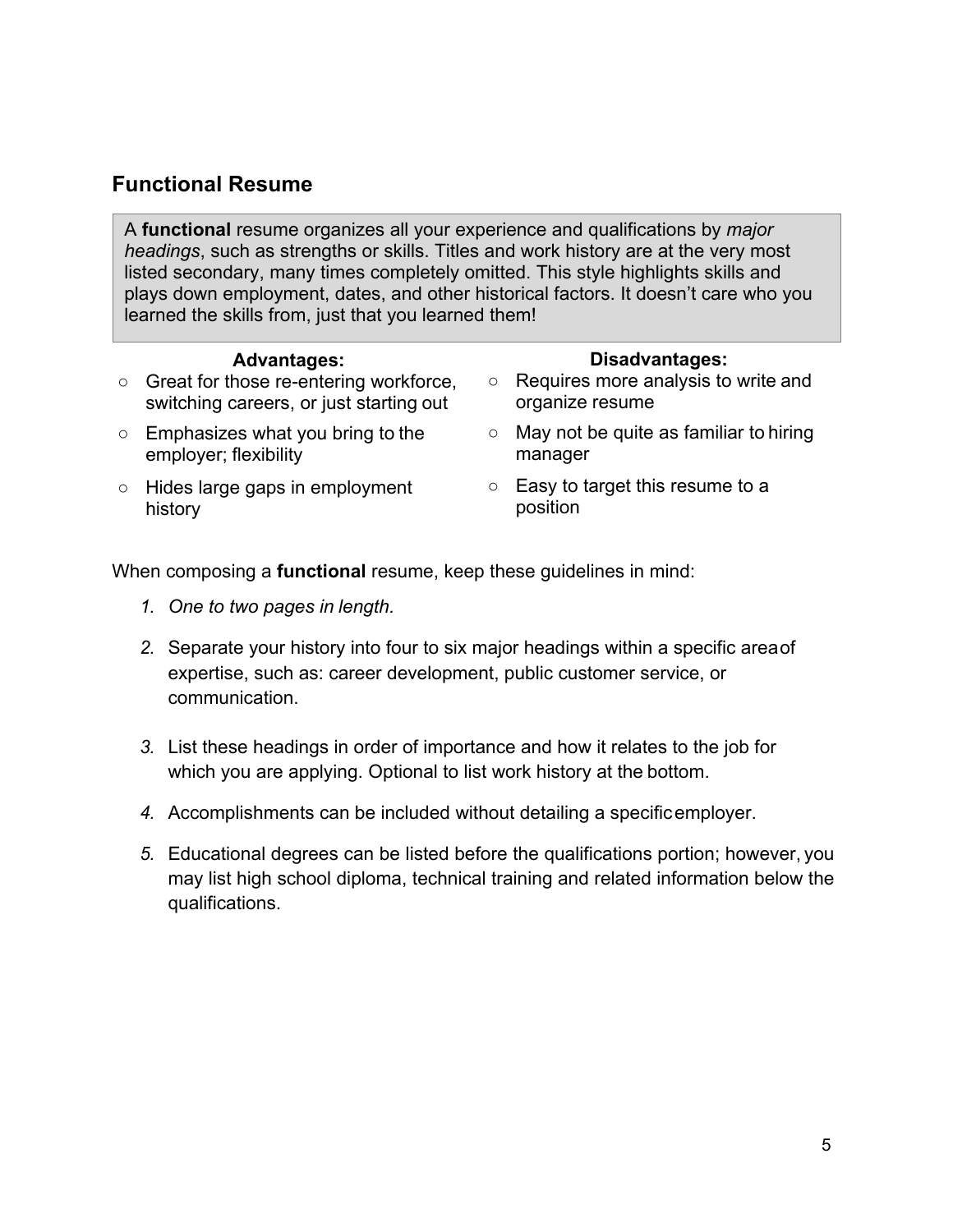#### Potential **functional** resume headings:

Engineering Environmental Planning Evaluation Family Counseling Financial Management Food Preparation Fundraising Graphic Design Human Services Inspection & Maintenance Client Services Community Relations **Merchandising** Negation

Office Management Performing Arts **Training** Photography Policy Making **Presentation** Product Development Program Development Public Speaking Publishing Purchasing Quality Control Real Estate Records Management

Business Management **Teaching Clerical** Computer Programming **Consultation Construction** Corporate Administration Cost Analysis Customer Relations Curriculum Development Data Processing Design Drafting **Editing Education** 

**Recruiting** Restaurant Management Sales Social Work Special Education Supervision Interviewing Investigation Language Interpretation Legal Marketing Systems Analysis **Teaching** Volunteer Management Media

**Reporting**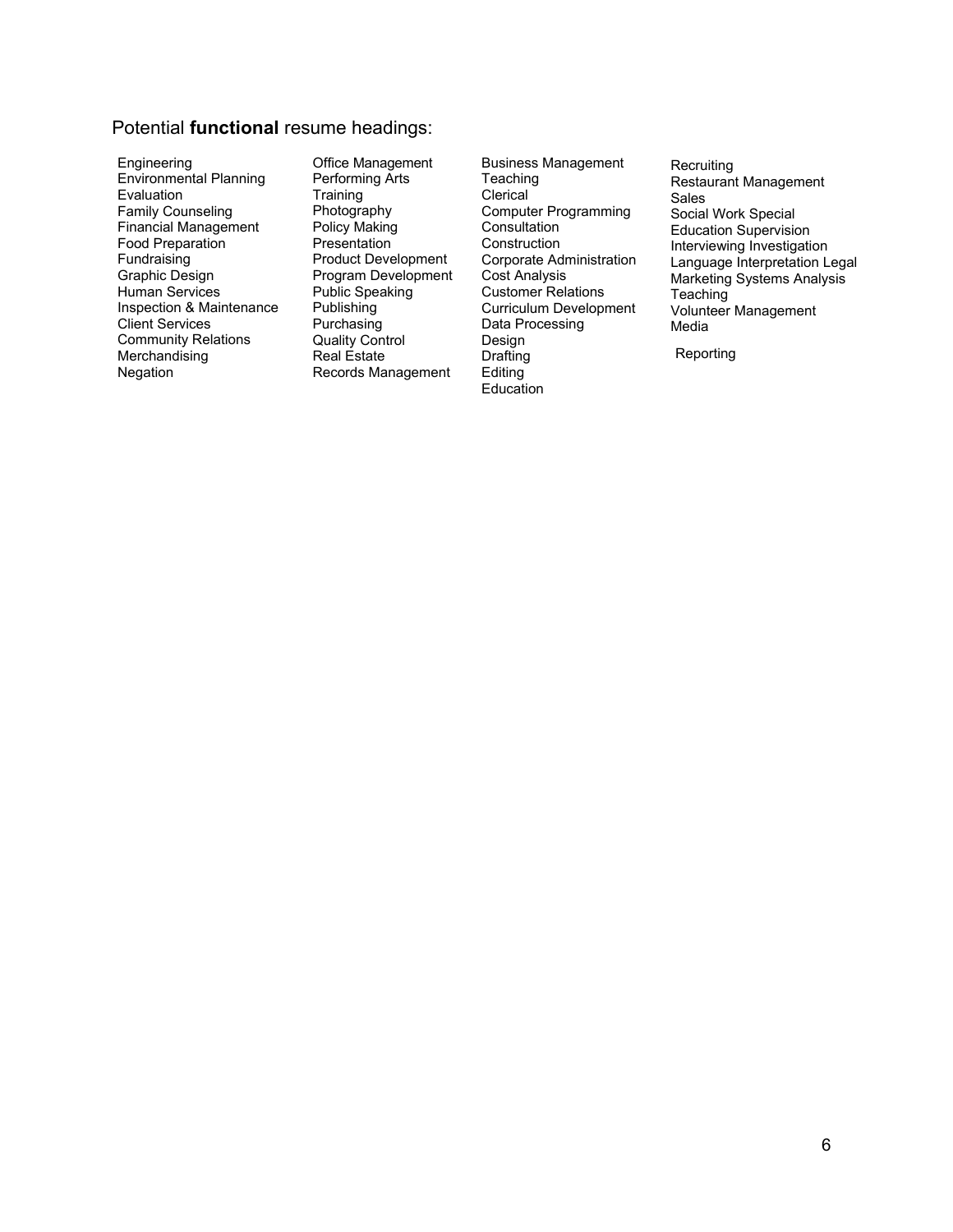## **BRUCE WAYNE**

123 Central Street • Gotham City

ERUCE WAYNE<br>
123.456.7890<br>
123.456.7890<br>
123.456.7890<br>
123.456.7890

## **Objective**

Corporate Manager in a large environmental sustainment non-profit agency, utilizing crimefighting as a method of energy conservation.

### **Leadership**

- Extensive background in local law enforcement processes and policies as it relates to investigation and apprehension of alleged criminal offenders.
- Able to direct the operational planning and successful execution of company-wide initiatives to reduce excess spending.
- Develop mentorship program among senior executives to foster collaboration and leadership.

### **Financial Management**

- Conduct annual financial analysis departments, prepare reports and present findings to executives.
- Proficient in Microsoft Office Suite, including Word, Excel, Access, Outlook and Power Point.

### **Problem-Solving**

- Application of logic and collaboration to business-related challenges in order to solve problems and facilitate positive change.
- Develop and maintain chain of command problem resolution guidelines for interoffice disputes.

### **Customer Service**

- Ability to coordinate annual symposiums on pertinent topics, such as marketing strategies, involving over 4,000 vendors, keynote speakers, and attendees.
- Multilingual and can accommodate a variety of customers with language requirements.

## **Education**

UNIVERSITY OF BUSINESS, Marvel, CA *Bachelor of Science in Business Management*, 1979 GPA: 3.5 of 4.0

UNIVERSITY OF CRIME FIGHTING *Master of Psychology in Criminal Psychology*, 1983 GPA: 3.6 of 4.0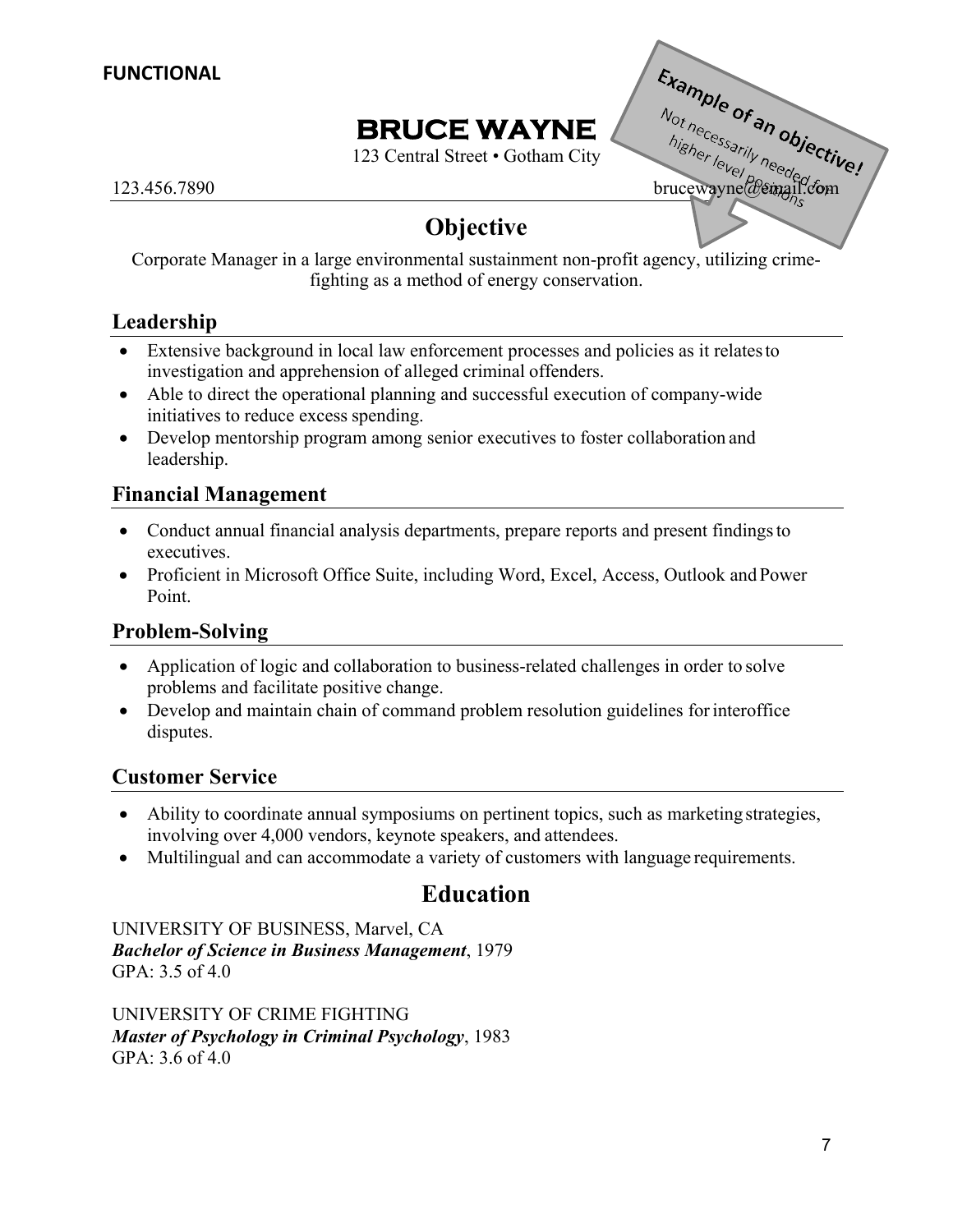### **Combination Resume**

A **combination** resume combines a chronological with a functional resume. Relevant skills and abilities are clustered under functional headings, while still listing work history with job titles, organization, dates and location beneath.

#### **Advantages:**

- Emphasizes strengths
- Affords flexibility to the one writing the resume
- Easy to tailor this resume to specific positions
- Downplays large employment gaps

When composing a **combination** resume, keep these guidelines in mind:

- *1. One to two pages in length.*
- *2.* Place functional headings after your job objective.
- *3.* Use information from all your experience: volunteering, work, etc. and emphasize the strengths developed from those.
- *4.* Work history is listed after the functional headings section inreverse chronological order; begin with most recent and work backwards.
- *5.* Degrees are listed in reverse chronological order as well; include relevant trainings, certifications, etc. Honors and awards can be grouped within education or separate.
- *6.* Licenses, credentials, languages, publications, etc. are listed if they are relevant to position for which you are applying.

When tailoring/targeting a **functional** or **combination** resume to a specific job, check out this list of traditional associated skill groupings:

- 1. **Management Skills:** Planning Organizing Scheduling Delegating Assigning • Directing • Hiring • Measuring Product • Setting Standards• Work Under Stress • Travel Frequently • Effective Team Member • Personnel Practices & Time Management
- 2. **Communication Skills:** Negotiating Strategies Reasoning Defining Writing Listening • Explaining • Interpreting Ideas • Reading • Public Speaking • Correct English Usage • Subject Knowledge • Communication SystemsOperation

#### **Disadvantages:**

- Can get lengthy if not careful
- Still shows large gaps in work history
- Require analysis of information for organizing data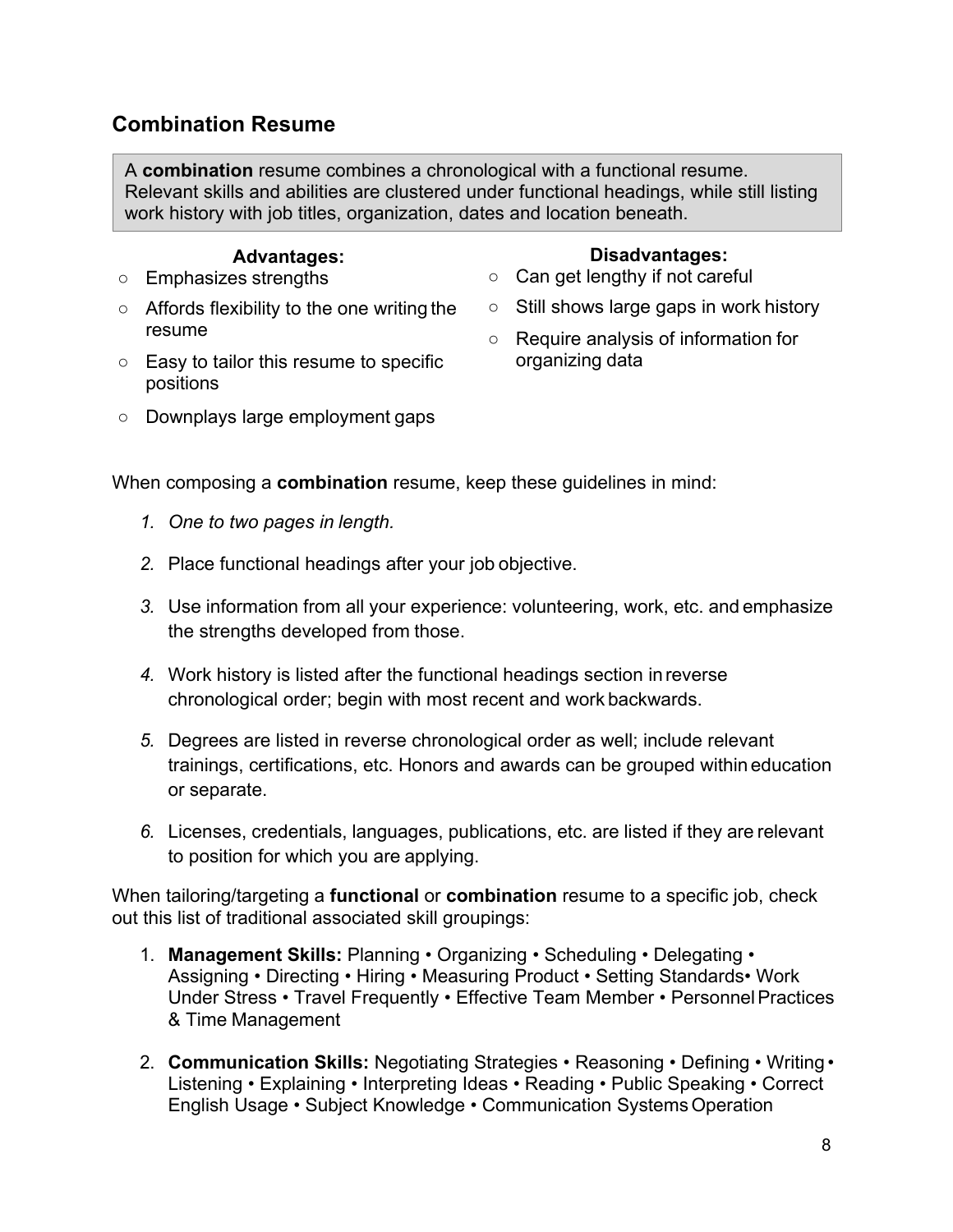- 3. **Research Skills:** Recognizing Interviewing Developing Synthesizing Writing • Diagnosing • Collection Data • Extrapolating • Reviewing • Statistics • Research Design
- 4. **Financial Skills:** Calculating Projecting Budgeting Problem Recognition Problem Solving • Able to Concentrate • Handle Detail Work • Orderly Thinking • Accounting Procedures Data Processing • Operate Computers • Financial Concepts • Investment Principles
- 5. **Manual Skills:** Operating Monitoring Setting-Up •Driving Cutting Precise Machine Work • Heavy Work • Assembly Line • Independent Work • Knowledge of Tools • Safety Rules • Basic Mechanics • Electronic Principles • Basic Plumbing
- 6. **Service Skills:** Counseling Guiding Leading Listening Coordinating Respond to Emergencies • Subject Knowledge • Human Behavior Principles • Community Resources
- 7. **Clerical Skills:** Examining Evaluating Filing Improving Recording Computing Recommending • Team Member • Following Directions • Routine Office Work • Basic Clerical skills • Bookkeeping • Data Entry •Telephone
- 8. **Technical Skills:** Financing Evaluating Data Aligning Fixtures Investigation Principles • Following Specifications • Observing Indicators • BalancingPrinciples • Verifying • Drafting • Designing • Economics
- 9. **Public Relations:** Planning Conducting Informing the Public Consulting News Releases • Representing • Odd or Long Hours • Negotiating Principles • Human Relations
- 10. **Agriculture Skills:** Diagnosing Malfunctions Horticultural Repairing Engines Maintaining Machinery • Packing • Replacing Defecting Parts • Wood Working • Constructing Building • Hitching • Welding • Outdoor Work • Varied Climate • Manual or Heavy Work • Basic Machinery Operation • Safety Rules
- 11. **Selling Skills: Contracting Budgeting Persuading Reviewing Products** Inspecting Products • Determining Value • Informing Buyers • Promoting Sales • Indoor and Outdoor Work • Financing • Work Under Stress or Long Hours • Knowledge of Products
- 12. **Maintenance Skills:** Repair Equipment Maintaining Equipment Operating Tools • Dismantling • Removing Parts • Adjusting Functional Parts • Purchasing or Ordering Parts • Climbing • Indoor and Outdoor Work • Lift Heavy Equipment • Team Member • Basic Mechanics • Electrical or PlumbingPrinciples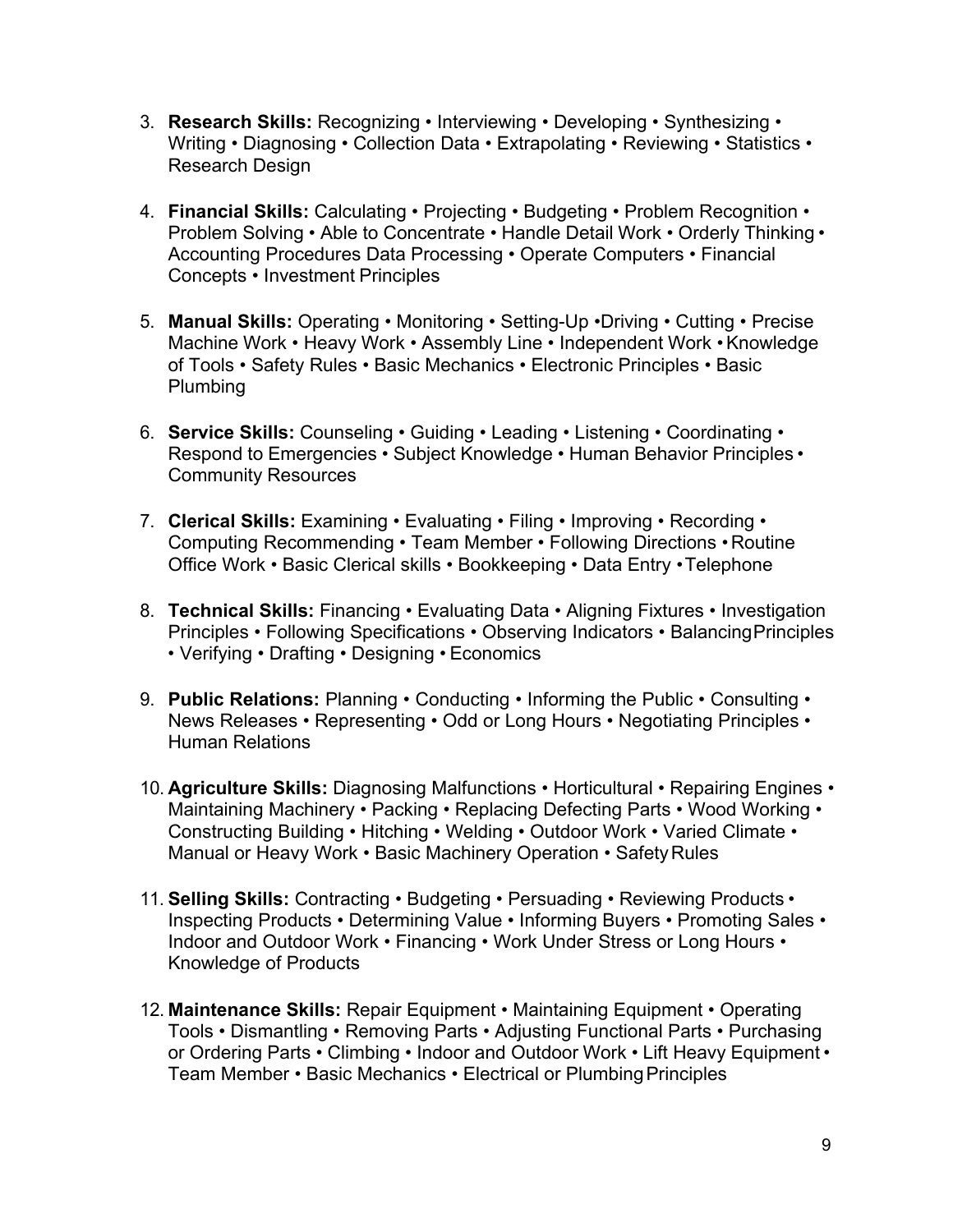

Customer Service • Partnership Collaboration

### **Leadership**

- Extensive background in local law enforcement processes and policies as it relates to investigation and apprehension of alleged criminal offenders.
- Able to direct the operational planning and successful execution of company-wide initiatives to reduce excess spending.
- Facilitate quarterly communication and leadership training to 20 executives.

### **Financial Management**

- Conduct annual financial analysis of 11 departments, prepare reports and present findings to board executives.
- Proficient in Microsoft Office Suite, including Word, Excel, Access, Outlook and Power Point.

### **Customer Service**

• Ability to coordinate annual symposiums on pertinent topics, such as marketing strategies, involving over 4,000 vendors, keynote speakers, and attendees.

## **Professional Experience**

WAYNE ENTERPRISES, Gotham City, SA 1990 - Present

#### *Chief Executive Officer*

*Accomplishments:*

- Awarded Chief Executive Officer of the year in 2013.
- Collaborated with Alfred Pennyworth to create a dynamic, crime-fighting super suit with bat ears.

LIVERPOOL INDUSTRIES, Miami, FL 1986 - 1990

#### *Senior Vice President*

*Accomplishments:*

• Lead a team of 16 department supervisors in the creation, implementation and analysis of 26 annual marketing projects.

## **Education**

UNIVERSITY OF BUSINESS, Marvel, CA *Bachelor of Science in Business Management*, 1979 GPA: 3.5 of 4.0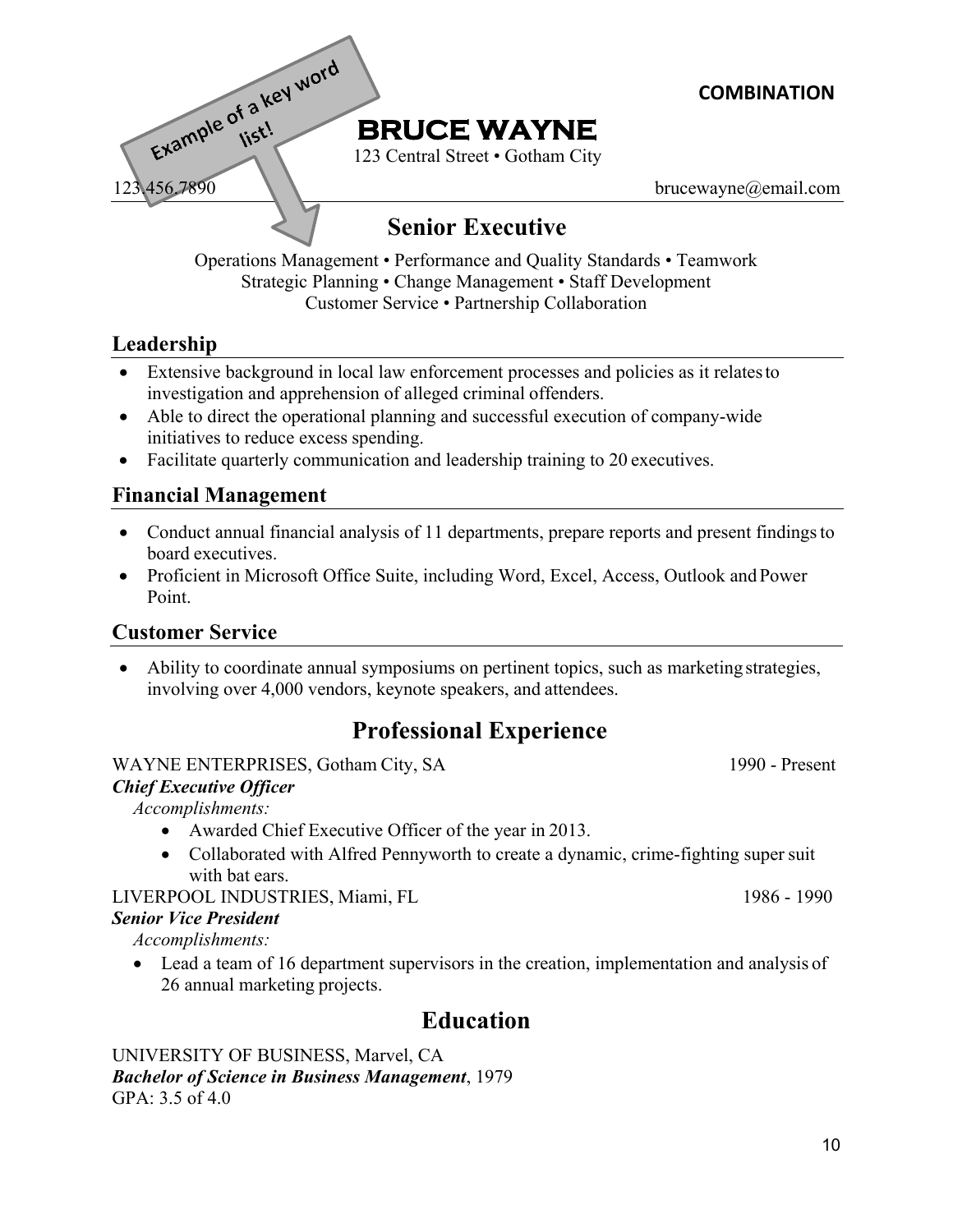### **Curriculum Vitae (US)**

A **curriculum vitae** (CV) in the US is typically used with applying within research or education career fields. It lists publications, presentations, etc. When composing a US CV, keep in mind that it can be lengthy, as it tends to follow your career.

When composing a **curriculum vitae**, keep these guidelines in mind:

- 1. Here are some examples of sections that could be found on a curriculum vitae:
	- *a.* Contact Details (*a must, obviously!)*
	- *b.* Education
	- *c.* Honors and Awards
	- *d.* Presentations
	- *e.* Papers or Publications
	- *f.* Research
	- *g.* Employment History
	- *h.* Lectures
	- *i.* Teaching Interests
	- *j.* Academic Service
	- *k.* Fellowships
- 2. The way in which you order the topics of your CV can be very flexible. Leadwith what is most important to the agency or institution with whom you are applying.
- 3. Elaborate of your accomplishments and skill sets.
- 4. While the categories can be flexible, order the information within eachcategory chronologically.
- 5. You may add additional headings to include licensures, certifications,workshops, applicable trainings, languages, etc.
- 6. Your CV could end up resembling more of a list than a standard resume.
- 7. Utilize the knowledge of faculty at the institution of which you are currently apart to help refine your CV (they've already been through it!).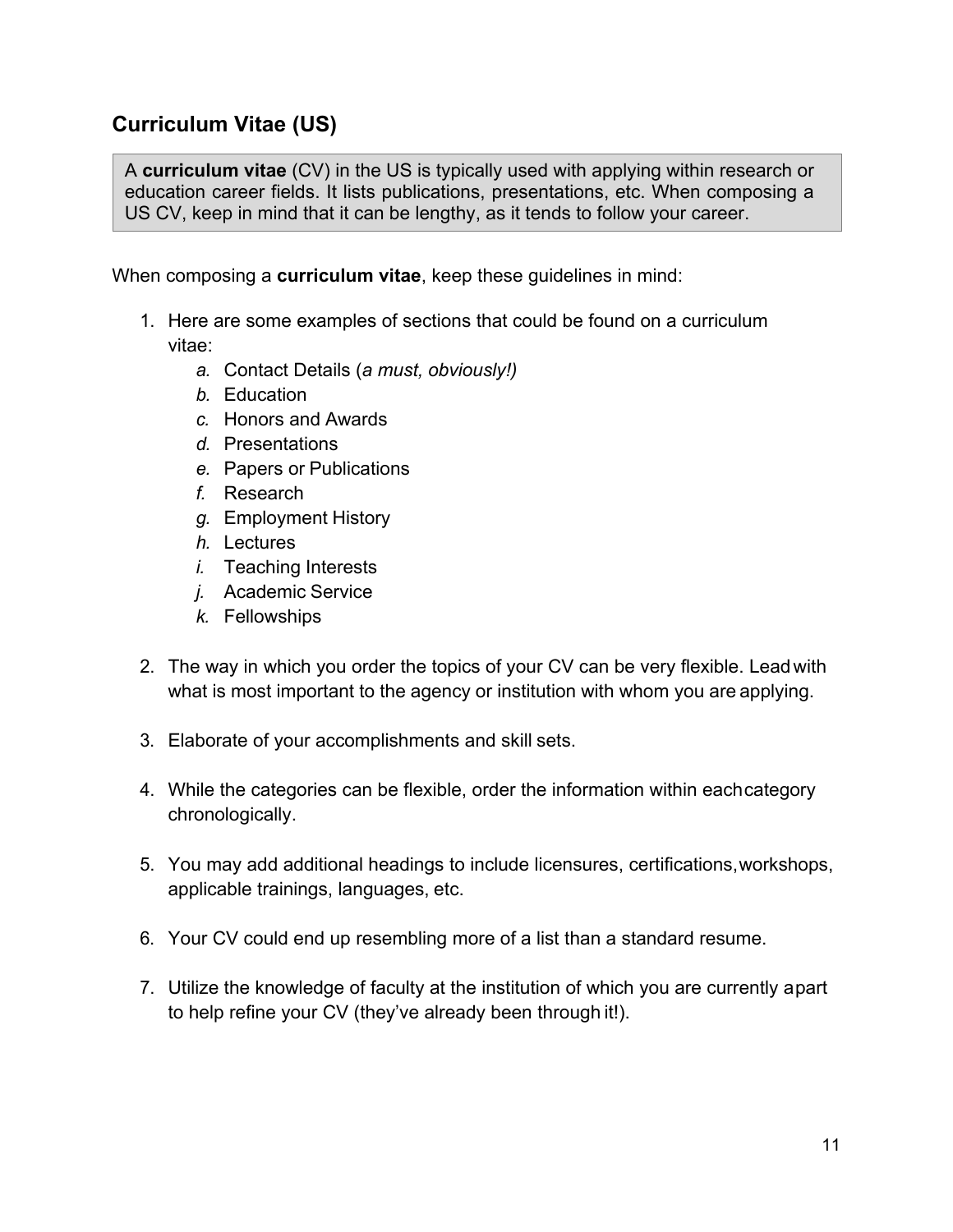# **Research Potential Employer**

It is important to know what the employer is looking for and what they consider important. You also want to "use their language" when composing your resume. In order to do this, you need to do some sleuthing!

- 1. Go online and check out their website(s) and social media.
- 2. Use the actual job announcement to pull key words from to use in yourresume.
- 3. This knowledge will be useful at an interview. They will want to know why you want to work for them and what you already know about their mission, values, products, service demographic, etc.

You can almost guarantee that they will be checking out you social media presence and trying to find out if you will be a good fit for their company.

Make sure your social media reputation is one that would be attractive to the employer!

# **Compile & Refine Data**

### **1: Contact Details**

| Name:                                                                                                                                                                                                                          |  |  |  |
|--------------------------------------------------------------------------------------------------------------------------------------------------------------------------------------------------------------------------------|--|--|--|
| Home Address: North States and States and States and States and States and States and States and States and States and States and States and States and States and States and States and States and States and States and Stat |  |  |  |
|                                                                                                                                                                                                                                |  |  |  |
| Phone: The contract of the contract of the contract of the contract of the contract of the contract of the contract of the contract of the contract of the contract of the contract of the contract of the contract of the con |  |  |  |
|                                                                                                                                                                                                                                |  |  |  |
|                                                                                                                                                                                                                                |  |  |  |

## **2: Job Objective**

.

Most current resumes do not use an objective, this section is no longer the industry standard.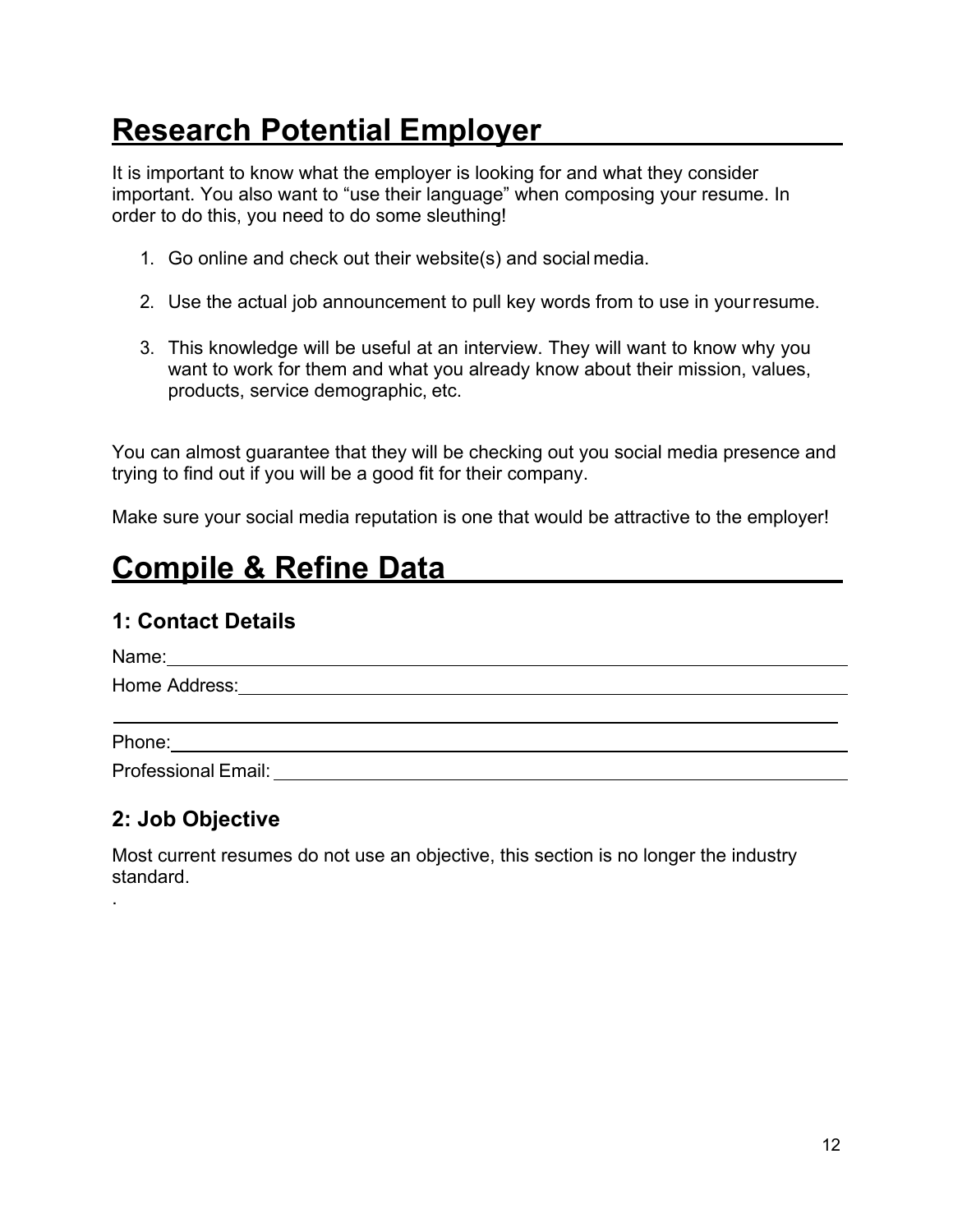### **3: Work Experience**

#### **COMPILE DATA:**

*List employment history in reverse chronological order using this template to ensure you have all the pertinent details (repeat with all jobs on resume):*

| Job Title:_____________________________                                                                          |                                                                                  |
|------------------------------------------------------------------------------------------------------------------|----------------------------------------------------------------------------------|
|                                                                                                                  |                                                                                  |
|                                                                                                                  |                                                                                  |
|                                                                                                                  |                                                                                  |
| Supervisor's Name: Supervisor of Name: Supervisor of Name: Supervisor of Name (Name of Name of Name of Name of N |                                                                                  |
|                                                                                                                  |                                                                                  |
|                                                                                                                  |                                                                                  |
|                                                                                                                  |                                                                                  |
|                                                                                                                  |                                                                                  |
|                                                                                                                  | Did you supervise anyone?____________How many? _________________________________ |
|                                                                                                                  | Did you train anyone?__________________How many? _______________________________ |
|                                                                                                                  |                                                                                  |
|                                                                                                                  |                                                                                  |
|                                                                                                                  |                                                                                  |
|                                                                                                                  |                                                                                  |

#### *Reminders:*

- Use numbers wherever possible to show the work you've done.
- If employed with military, be sure to translate it into civilian terms.
- Include volunteer and summer work as well if pertinent to the position youare seeking.
- Any accomplishments in this position?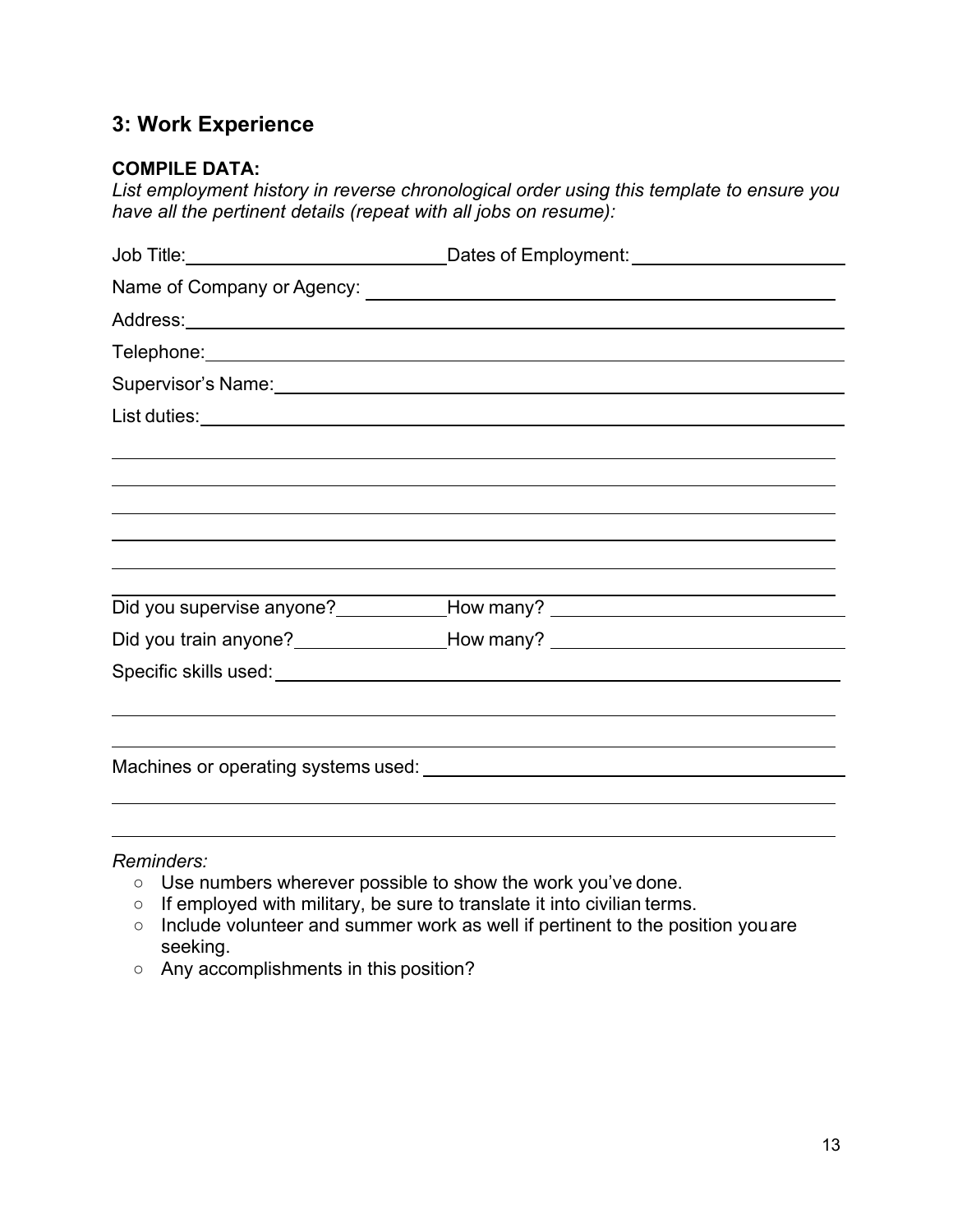### **4: Education**

These are some *general* guidelines for listing education on resumes:

- 1. Begin your list with most recent first within the last ten years; always list degrees achieved.
- 1. You may list major field of study if you feel it is important and relevant to te position you are seeking.
- 2. In some cases, you may want to list special courses, seminars and trainings, but *do not copy straight from your transcript*.
- 3. You may list GPA if 3.5 or higher; however, be consistent. Do not list it for one school and not another. Some hiring managers may make negative assumptions if that is the case.
- 4. If your class rank is worth mentioning and relevant, you may list it here as well. Special honors, senior thesis, etc. may be included as well if you have *no work*  experience and your emphasis is education.
- 5. Do not include high school if you have received college credits.
- 6. If you have not completed your college degree yet, add the amount of creditsyou have received towards your degree. If you are nine months away from graduation, you may list your graduation date.

List education in reverse chronological order using this template to ensure you have all the pertinent details, although you may not use all of the details once you refine the data (repeat with all education on resume):

|                                                       | Year of graduation: Major: Major: National Process Control of State Control of State Control of New York Control of State Control of State Control of New York Control of State Control of State Control of New York Control o |
|-------------------------------------------------------|--------------------------------------------------------------------------------------------------------------------------------------------------------------------------------------------------------------------------------|
|                                                       |                                                                                                                                                                                                                                |
|                                                       |                                                                                                                                                                                                                                |
|                                                       | Special courses, seminars, training (course titles and completed hours): _____________                                                                                                                                         |
|                                                       |                                                                                                                                                                                                                                |
| $\cdots$ $\cdots$ $\cdots$ $\cdots$ $\cdots$ $\cdots$ |                                                                                                                                                                                                                                |

High School (if no college):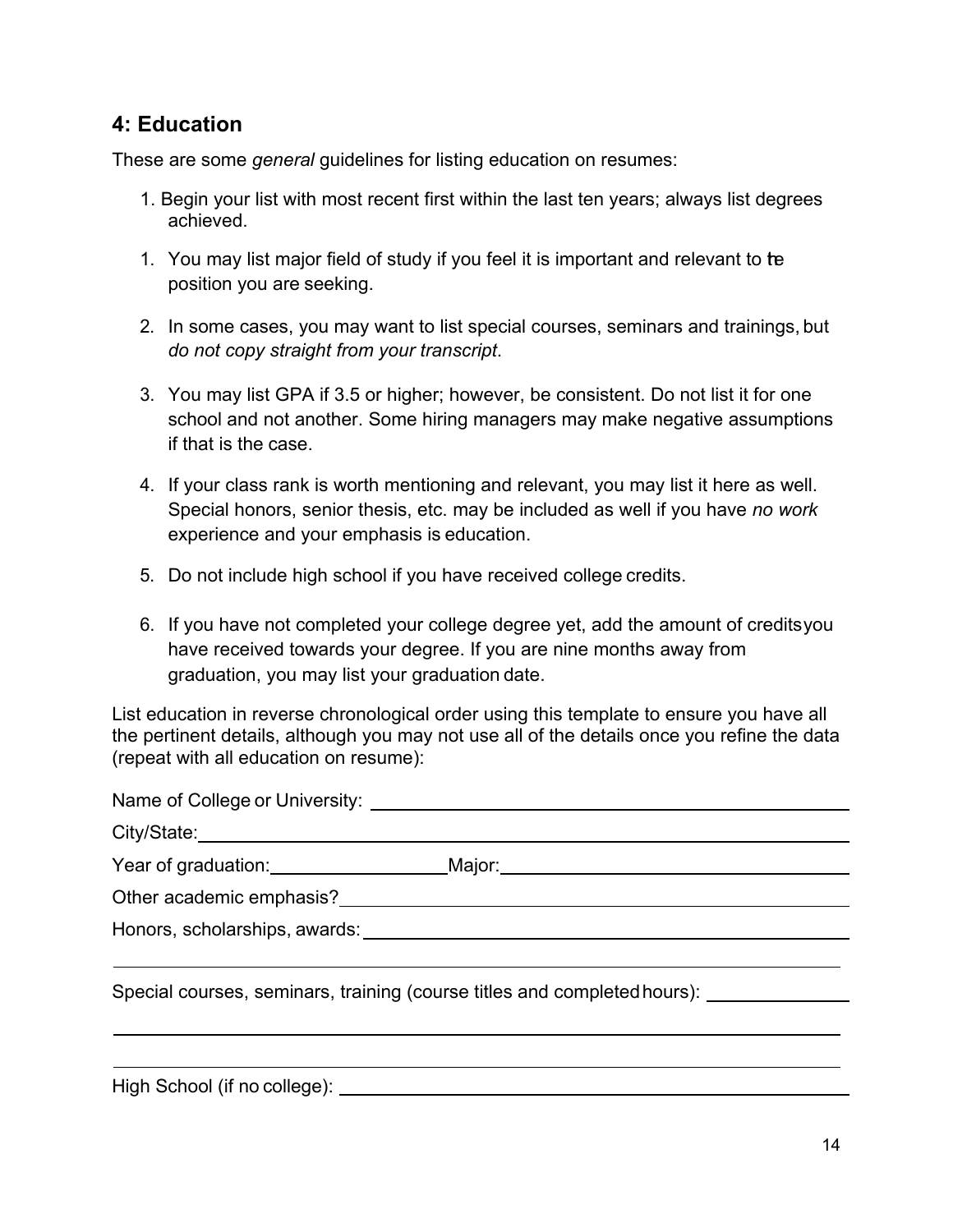*Examples:*

1{ Bachelor of Science in Commerce, University of Virginia, Charlottesville, VA, 1999

Community College of the Air Force, Information Management Technology

2{ Credit Hours: 30

## **5: Skills and Abilities**

Be sure to list any skills and abilities that will be pertinent to the job for which you are applying. For instance: Microsoft Office Suite (Word, PowerPoint, and Excel), Social Media (Facebook, Twitter, and LinkedIn), CPR, etc.

# **Refine Data**

Think of the duties, activities and accomplishments you've achieved in terms of three types of skills:

- *Adaptive:* skills used every day to survive in the workplace (on time, work well with others, good handshake, use of language, good first impressions, grooming, etc.)
- *Transferable:* general skills used in variety of jobs (goodcommunication, organization, ability to learn, self-motivated, etc.)
- *Job Content*: skills specific to a particular job (specific machinery, computer programs, technical skills, etc.)

Compose short, concise sentences with action-oriented verbs to explain your duties. You can use an "Action – Object – Outcome" model.



### *Examples:*

Filed medical records for large hospital surgical department to simplifybilling **verb type what for whom purpose**  process.

## 1

 $\overline{\phantom{a}}$ 

Organized 20-member youth group to canvas suburban community to increase **verb size kind what purpose** Support and collect funds for political candidates. Efforts resulted in campaign **for whom** Pledges of \$5,000 after only three days. (Source: Frances Bastress)

**final result**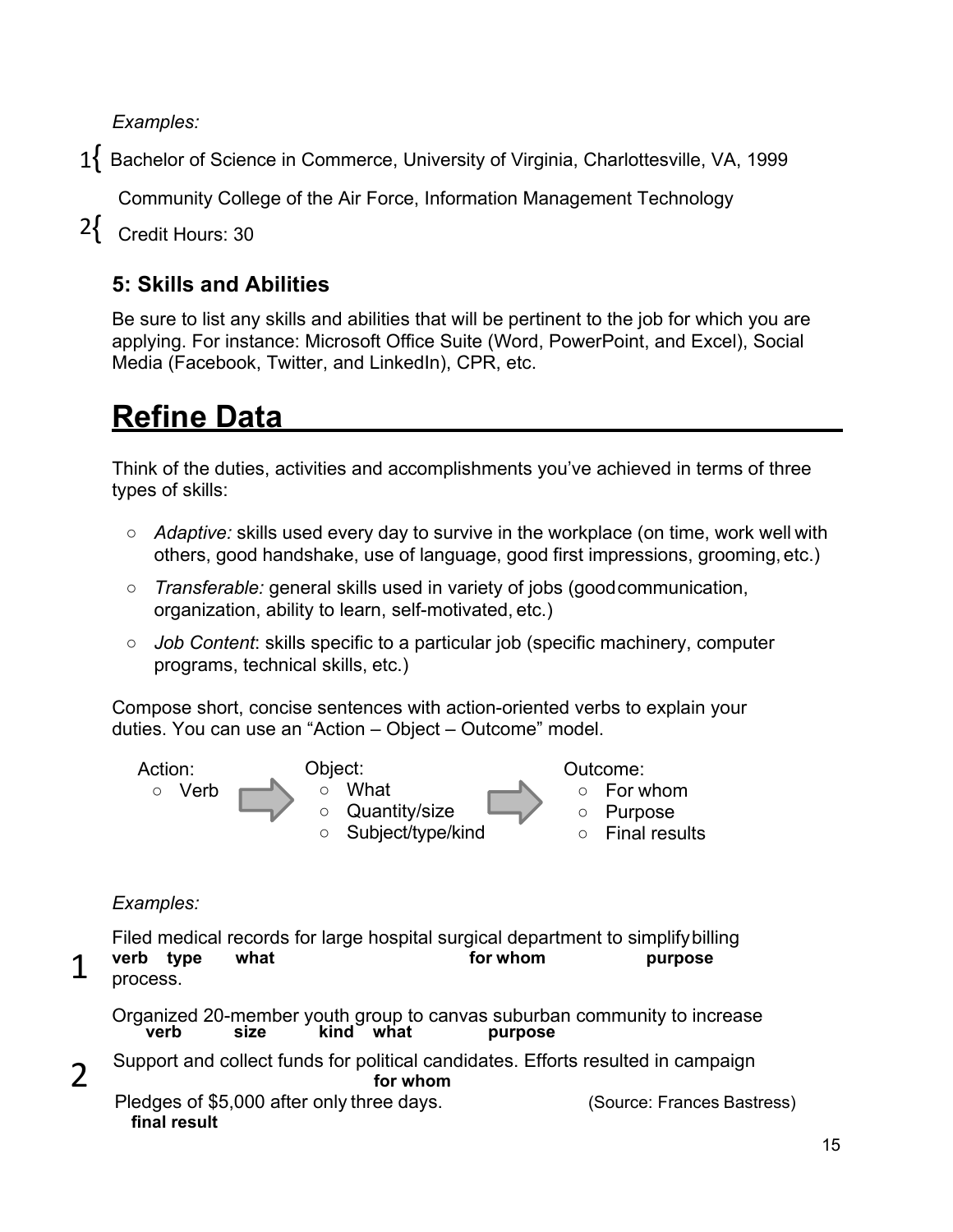Power words or action verbs can also help improve the impact your resume makes on a hiring manger. Consider the list below if you have "weak" or "passive" verbs in your resume. Switch them out with some more dynamic actions!

Accelerated Accomplished Achieved Acted Activated **Actively** Adapted Addressed Administered Adopted Advanced to Advertised Allocated Analyzed Applied Appraised Approved **Arranged** Assessed Assigned Assisted Authored Automated Bargained Budgeted Built **Calculated Capitalized** Cared for **Catered Chaired** Clarified **Challenged** Changed **Collaborated** Combined **Compiled Completed** Composed **Delivered Demonstrated Designed** Detailed Detected Recognized Recommended Reconciled Recorded

Developed Devised **Directed Discovered Discussed Dissected** Documented Doubled Drafted Drew Earned Educated Edited Effected Eliminated Employed Enforced **Engineered** Enlisted **Established** Evaluated Examined Executed Expanded Expedited Experienced Explained Expressed Facilitated Filed Financed Focused Formed Formulated Founded Fundraised Interviewed Introduced Invented Judged Justified Keynoted Launched Learned Recruited Reduced Reflected Taught

Lectured Led Licensed **Listened** Lobbied Made policy Maintained Managed Manipulated Mapped Mastered Mediated Modified Monitored Motivated Negotiated **Observed Operated Orchestrated** Organized **Originated** Overcame Participated Perceived Performed Personalized Persuaded Pinpointed Pioneered Planned Preached Prepared Presented **Rehabilitated** Reinforced Related Remembered Reorganized Repaired Reproduced Researched Restored Revamped Reviewed **Tended** Terminated **Trained Transformed** 

Revised Risked **Scanned Scheduled Screened** Served Serviced Shaped Simplified Sold Solved **Sparked** Spearheaded Specified Spoke Staged **Standardized Streamlined Strengthened Structured** Studied Succeeded **Summarized** Supervised Supported Surveyed Symbolized **Systematized Tabulated Talked Computed Conceived Conducted Conferred Consulted** Contributed **Controlled Converted** Convinced Cooperated **Coordinated Correlated Counseled Created** Unified Validated Verified Visualized

**Critiqued Debated Decentralized Declined Decreased** Defined Delegated **Gathered** Gave **Generated Graduated Graphed** Guided Headed Helped Hosted Identified Implemented Improved Increased Influenced Initiated Innovated Inspected Inspired Instructed Instituted **Integrated** Interpreted Prioritized Processed Programmed Projected Promoted Proofread Proposed Provided Public Published Purchased Raised Reacted Read Reasoned **Won** Wrote Typed Understood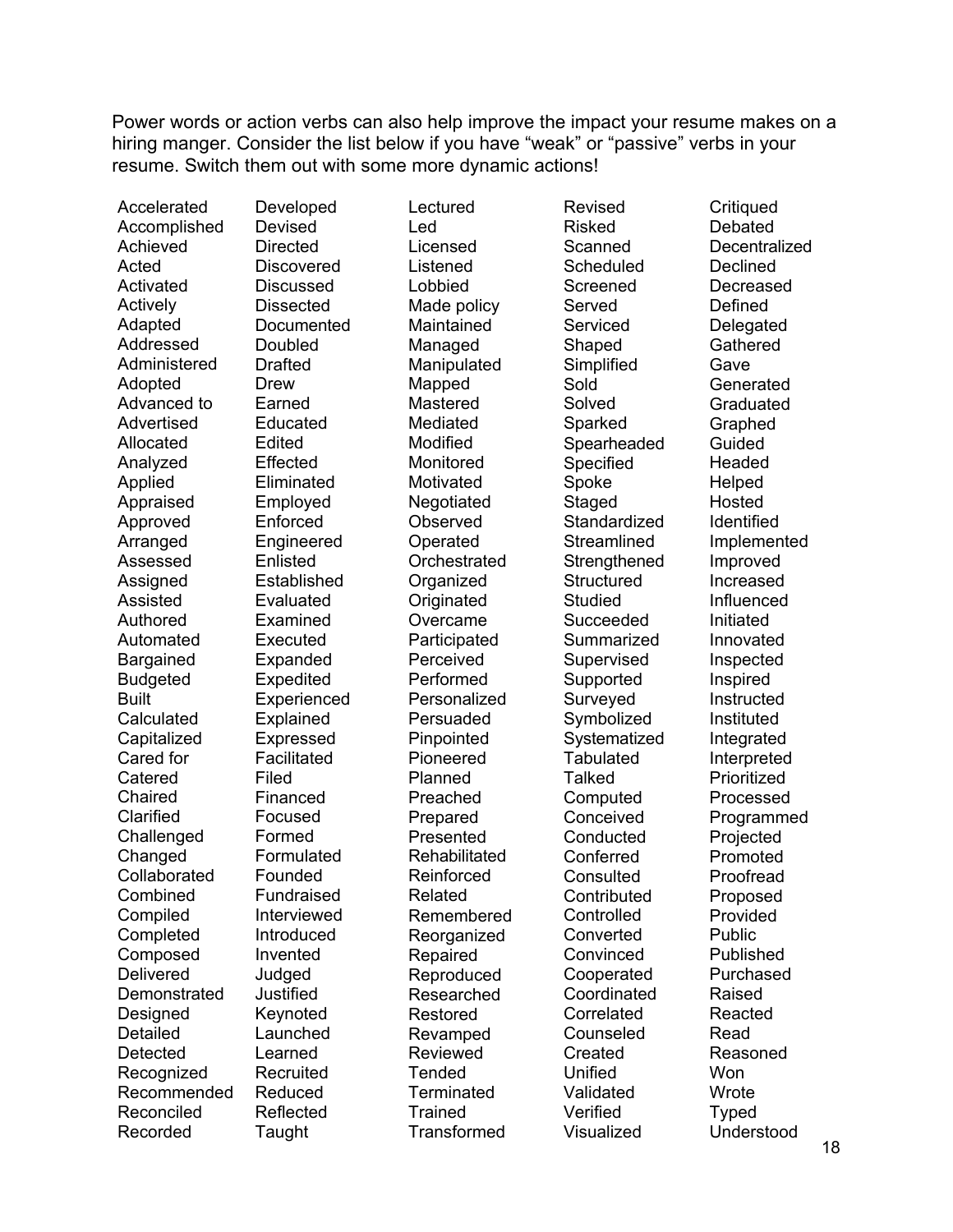## **Choose a Format**

When deciding on what type of resume to choose, ask yourself some questions:

- 1. What am I most comfortable with composing?
- 2. What does my potential employer prefer?
- 3. What shows me off in the best light?
- 4. Are there any local customs I should honor? Meaning, does this culturelike resumes a specific way?
- 5. What does my career field dictate I should choose?

Ultimately, this document is your advertisement; it should show you off in the best possible way!

## **Cover Letter**

Many believe that cover letters are antiquated and some employers will specifically request them with a resume. What should you do?

One way of approaching this topic is this: A *well-written* cover letter will never hurt you.

Here are some guidelines when writing a cover letter:

1. Address it to a specific person, preferable the hiring manager. If the agency will not release that information, you can ask them to whom you should address this letter to. As a last resort, you may put the department.

*Do not use:* To whom this may concern: Dear sir/ma'am:

- 2. This letter should be no more than 2/3 of the page.
- 3. This should be on the same type of paper on which your resume isprinted.
- 4. Use clear, concise language.
- 5. Type cover letter unless specifically requested to handwriteone.

Your cover letter should look similar to this: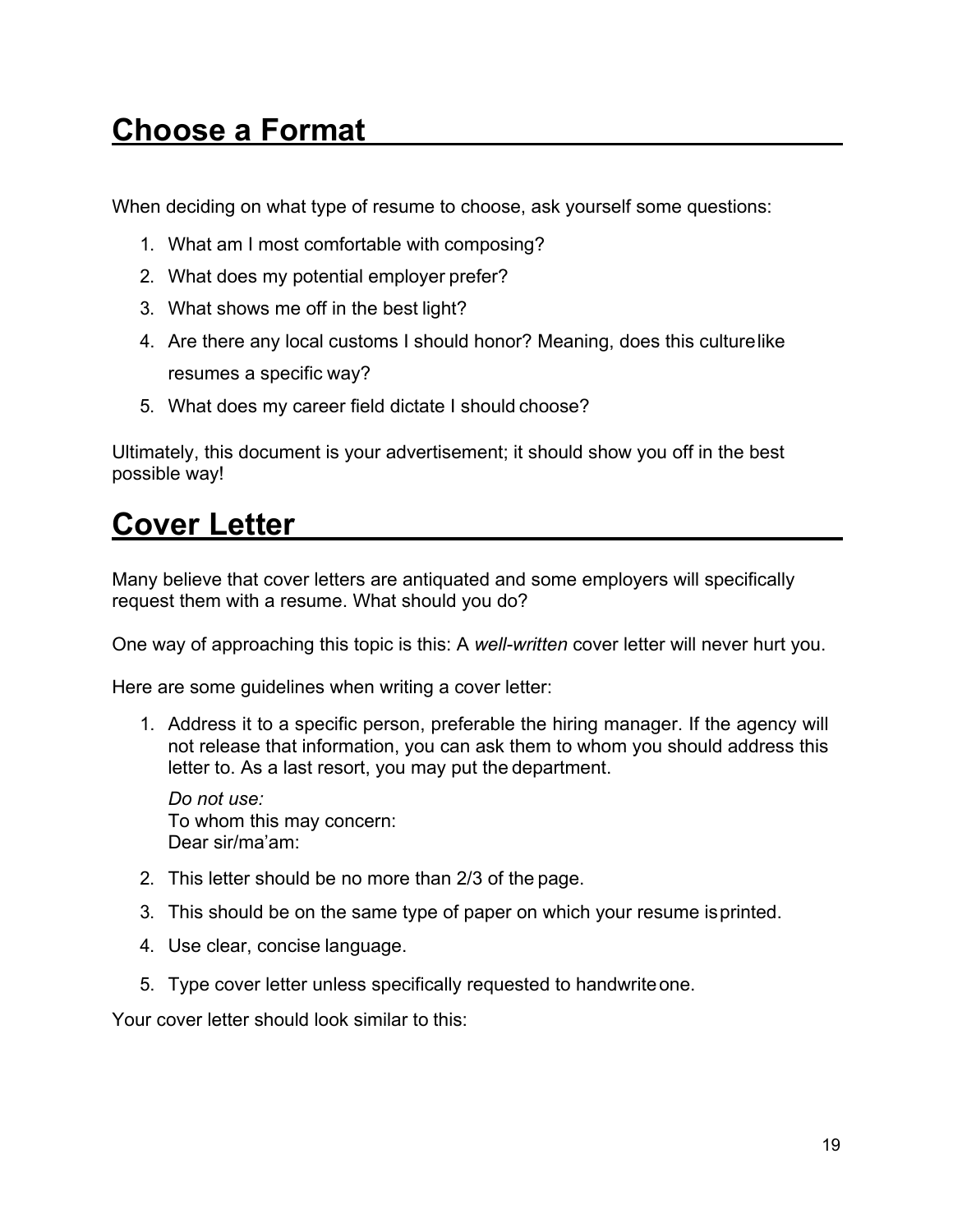Your address Phone number

Date

Hiring Manager's name Title Name of Business Address

Dear (Name),

1<sup>st</sup> Paragraph: Reason for writing, specific position or type of work, how you learned of the position, etc.

2<sup>nd</sup> Paragraph: Why you are interested, state any related experience you have that relates to the job without repeating your resume verbatim.

 $3<sup>rd</sup>$  Paragraph: Refer to the enclosed resume, express your desire for an interview or a chance to meet him/her.

Sincerely,

Signature

Typed name

## **Other Useful Tips**

Save it as a PDF. When emailing your resume, make sure to always send in a PDF rather than a Word doc. Formatting may become distorted and it can't be easily manipulated.

Name your file smartly. Save it as; First Last Name Resume (i.e. Bruce Wayne Resume).

Constantly refresh it. Your resume is a living document. Carve out some time quarterly and update your resume. Make sure you add any training, certifications, awards or promotions.

References are not included on the resume. Remove "References Available Upon Request". Instead create a contact list of people who can discuss your work ethic and skills. Select at least three professional references and three personal or character references. Include all their contact information. Alert them about receiving potential calls. Send them a copy of your resume. Obtain permission to list them.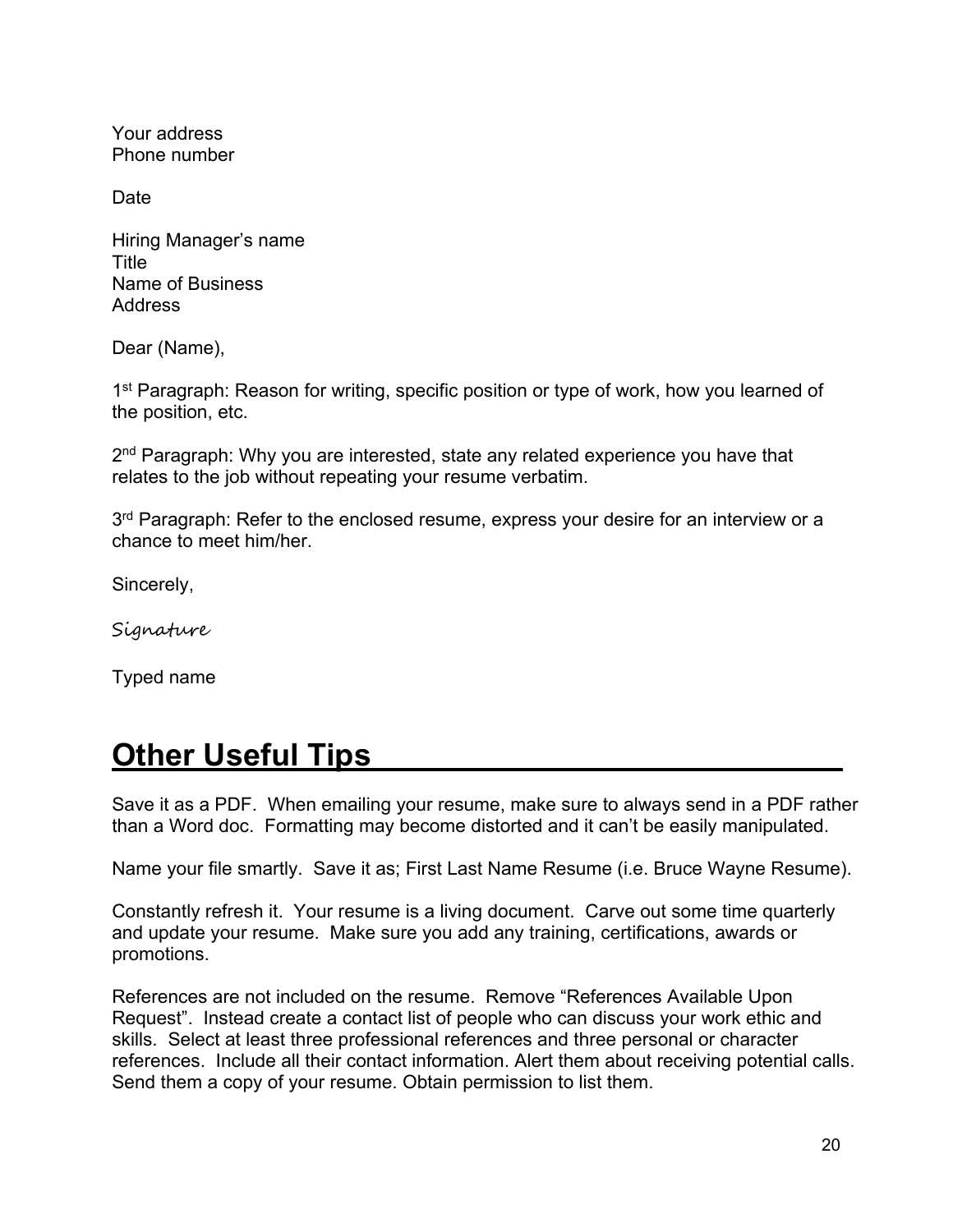# **Proofread**

Finally, have someone (or several people) proofread your cover letter and resume. They will catch errors that you miss. Your M&FSC is always available to reviewyour resume as well before you submit.

Some final things to watch out for:

- $\circ$  Check your margins; they should be equal you can push it to about 1/2 "to give yourself more real-estate on the page.
- Do not include references on resume or the statement "Reference available upon request." This is now an understood concept and notnecessary.
- Do have a list of professional references on hand with name, title, contact information; e-mail, phone number, ready for the interview
- Do not include a picture, date of birth, religion, political affiliation, ormarital status.
- Use resume paper (light grey, beige or white).
- For electronic submissions try to stay away from fancy lettering such as italics, too much bold and script fonts. They tend not to scan well when using AI scanning systems.
- Do not use "I" and "my" statements in your resume.
- When incorporating volunteer experience with work experience, donot differentiate to two. Experience is experience whether paid orunpaid.
- $\circ$  Order your resume by what is most important what you are using to getthe employer interested.
- Watch your verb tenses: past experience needs past tense & present experience needs present tense; use past tense on a current job only when addressing a specific award or event in the past.
- Use key words form the job announcement and the agency or company's information; use their language!
- Keep dates on the right side of the page.
- If you must proofread yourself try this technique. Read your resume from right to left starting from bottom to top. In other words, read it backwards. This technique will keep you alert to misspellings and words you may have mistakenly omitted.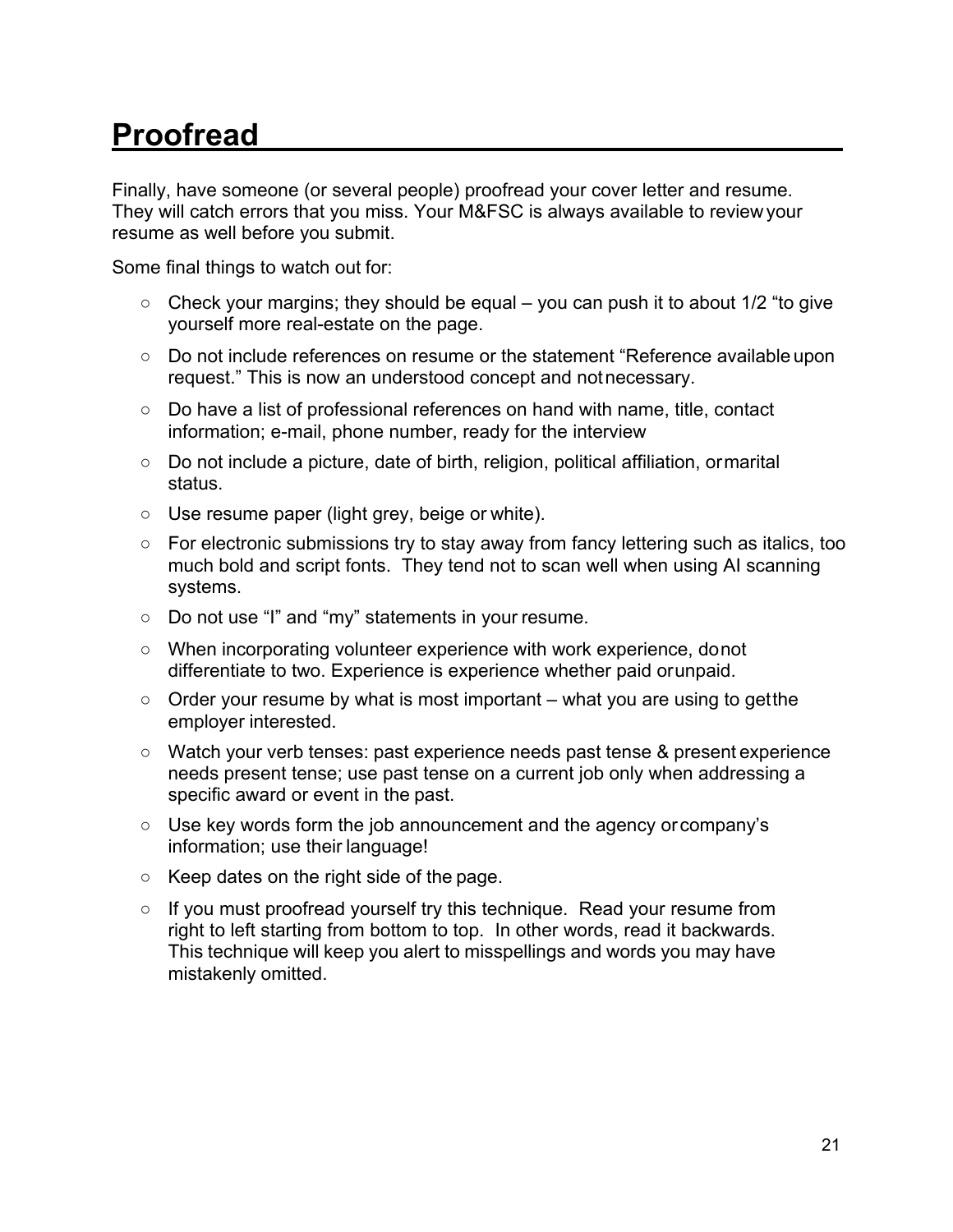# **Resources**

Career Spark

#### [www.mycareerspark.org](http://www.mycareerspark.org/)

This website boasts a resume builder, tools for creating a skills-based resume, and information about searching for jobs.

Resume Bear

[www.resumebear.com](http://www.resumebear.com/)

Resume Bear is focused on the military population and has a resume builder and job search information.

Free Your Resume [www.freeyourresume.com](http://www.freeyourresume.com/) This website has resume examples and templates.

O\*NET

[www.onetonline.org](http://www.onetonline.org/) O\*NET has information on occupations, keywords, skills translation, etc.

Military One Source

[www.militaryonesource.mil](http://www.militaryonesource.mil/)

Military One Source is a one-stop-shop for all things military related, including general employment, resume assistance and spouse employment.

Veteran Employment Center [www.military.com/veteran-jobs](http://www.military.com/veteran-jobs)

This website has a resume builder, skills translator and employment information.

DoD's Spouse Education and Career Opportunities Program provides cost-free Career Counseling, <https://myseco.militaryonesource.mil/portal/home/secocounseling>

DOD's Military Spouse Transition Program (MySTeP) provides online education and information for spouses throughout their service member's career, <https://myseco.militaryonesource.mil/portal/mystep>

DOL's American Job Center locator, <https://www.careeronestop.org/LocalHelp>

American Job Center (AJC), <https://www.careeronestop.org/LocalHelp/AmericanJobCenters/american-job-centers.aspx>

LinkedIn

Build and engage with a professional network. Access knowledge, insights, and opportunities,